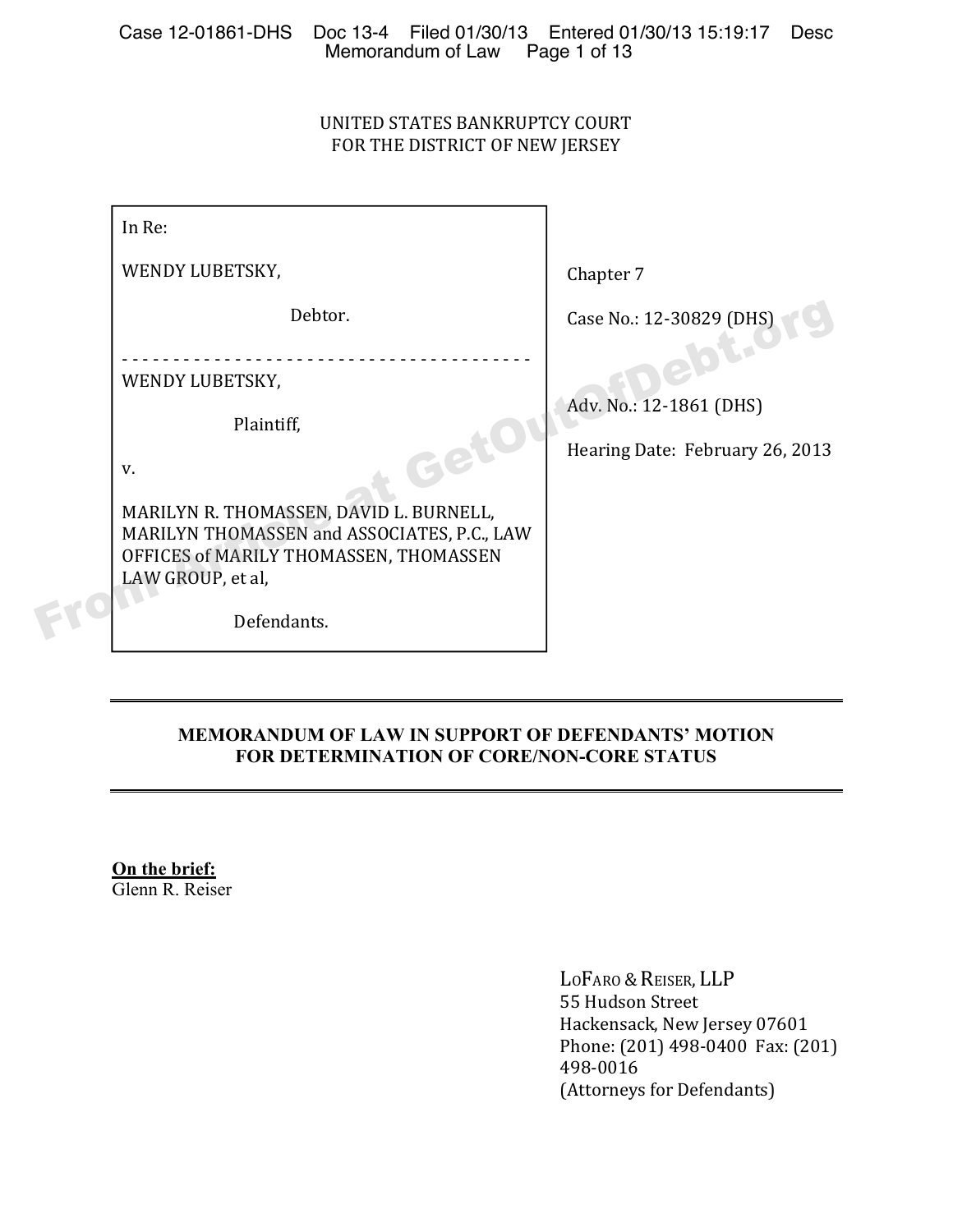#### **PRELIMINARY STATEMENT**

Defendants Marilyn R. Thomassen (a lawyer admitted to the bar of the State of California), David L. Burnell, Marilyn Thomassen and Associates, P.C., Law Offices of Marilyn Thomassen, and Thomassen Law Group (collectively the "Defendants") submit this Memorandum of Law in support of their motion seeking a determination of whether this Adversary Proceeding constitutes a core or non-core proceeding. Defendants also rely upon the Declaration of Glenn R. Reiser ("Reiser Decl.") filed herewith.

Defendants have asserted a jury trial demand in their responding Answer. The within motion represents step one of a two-part process by Defendants to preserve their right to have a jury decide the outcome of this case. They intend to move for withdrawal of the reference once the Bankruptcy Court makes the threshold core vs. non-core determination; in the alternative, Defendants may also move for abstention once the Bankruptcy Court makes this threshold determination. Adversary Proceeding constitutes a core or non-core proceeding. Defendants also rely<br>
upon the Declaration of Glenn R. Reiser ("Reiser Decl.") filed herewith.<br>
Defendants have asserted a jury trial demand in their respondi

For the reasons more specifically demonstrated infra, Defendants ask the Bankruptcy Court to find that Plaintiff's claims constitute a non-core proceeding. In fact, Plaintiff's Complaint reflects her own uncertainty about whether her claims constitute a core proceeding.<sup>1</sup>

l.

Complaint at ¶ 5, annexed as Exhibit 1 to Reiser Cert.

<sup>&</sup>lt;sup>1</sup> In paragraph 5 of her Complaint Plaintiff states:

This matter is primarily a core proceeding and therefore the Bankruptcy Court has jurisdiction to enter a final order. However, in the event this case is determined to be a non-core proceeding then and in that event the Plaintiff consents to the entry of a final order by the Bankruptcy Judge.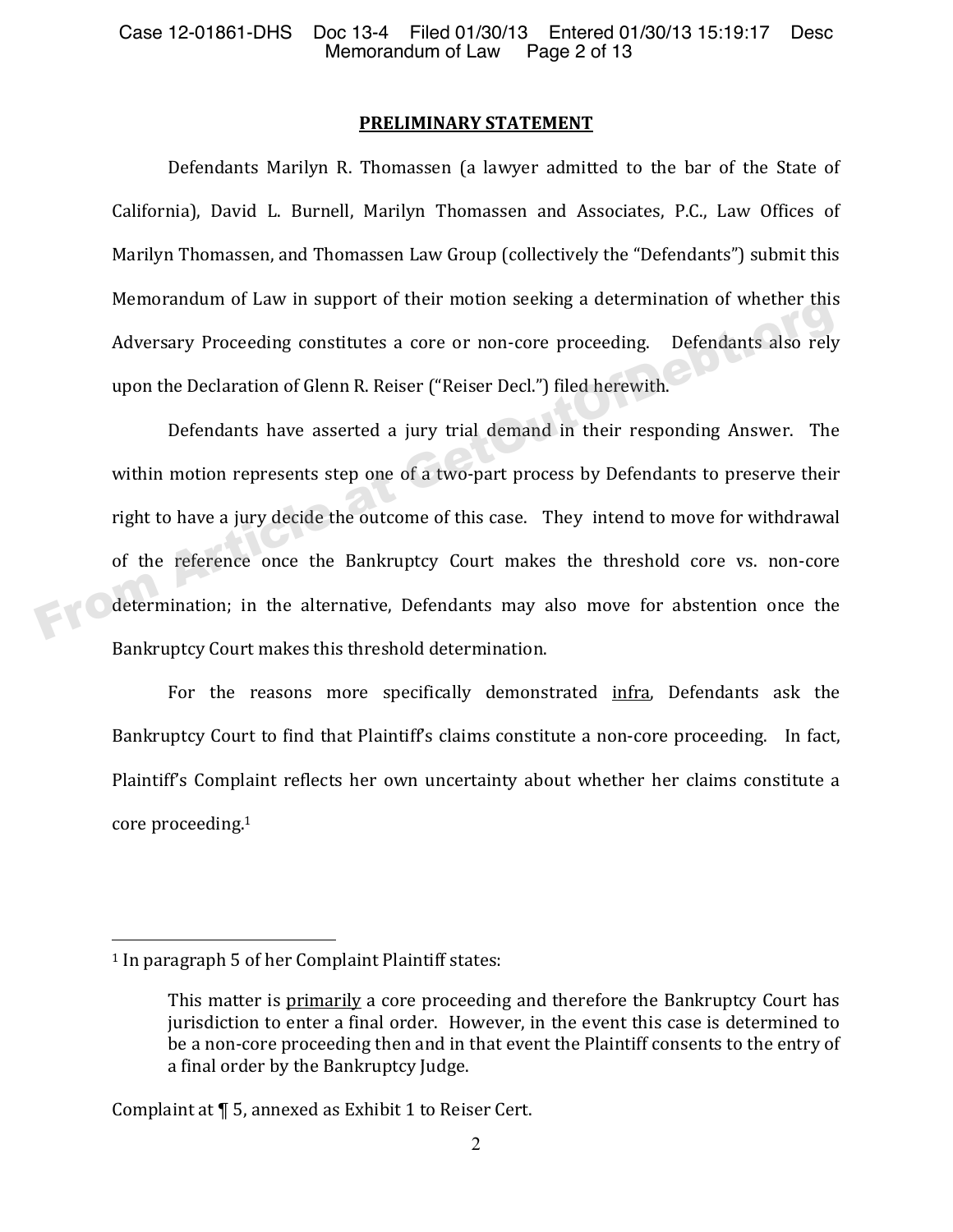#### **PROCEDURAL HISTORY**

Plaintiff filed a voluntary Chapter 7 bankruptcy petition on August 22, 2012 (the "Petition Date"). In response to question  $# 21$  of Schedule B of her bankruptcy petition, Plaintiff disclosed an "unknown" value of contingent and unliquidated claims against Defendants which she listed at "not less than \$5,000.00". On Schedule C of her bankruptcy petition Plaintiff listed these same claims as exempt with the amount "unknown."

On August 23, 2012 Plaintiff filed this Adversary Proceeding asserting a kitchen sink variety of claims against the Defendants predicated on New Jersey common law and statutory law, and for alleged violations of the debt relief agency provisions found in 11 U.S.C. § 526 527 and 528. On the same day Donald V. Biase was appointed as Chapter 7 Detention Plaintiff listed at not less than 3,5,000.00 . On schedule C of her bankruptcy<br>petition Plaintiff listed these same claims as exempt with the amount "unknown."<br>On August 23, 2012 Plaintiff filed this Adversary Pr

Trustee ("Trustee").<br>A first meeting A first meeting of creditors was scheduled and conducted in the underlying Chapter 7 case on September 21, 2012. On October 13, 2012 Plaintiff filed an Amended Schedule C asserting a \$6,576.08 exemption for her contingent and unliquidated claims against the Defendants. On October 19, 2012, the Trustee issued a Notice of Assets stemming solely from Plaintiff's contingent and unliquidated claims against Defendants.

On November 28, 2012, the Trustee filed an application to employ Plaintiff's counsel Scott J. Goldstein, Esq. as his special counsel to prosecute this Adversary Proceeding. On November 30, 2012 the Debtor received her bankruptcy discharge.<sup>2</sup> And on December 6, 2012 the Court entered an Order approving Mr. Goldstein's retention as the Trustee's special counsel.

 $\overline{a}$ 

<sup>&</sup>lt;sup>2</sup> Obviously, the Trustee retained Mr. Goldstein to remedy Plaintiff's lack of standing to use her Chapter 7 bankruptcy case as the means of establishing jurisdiction to pursue individual claims that would benefit no one but herself in a no-asset case.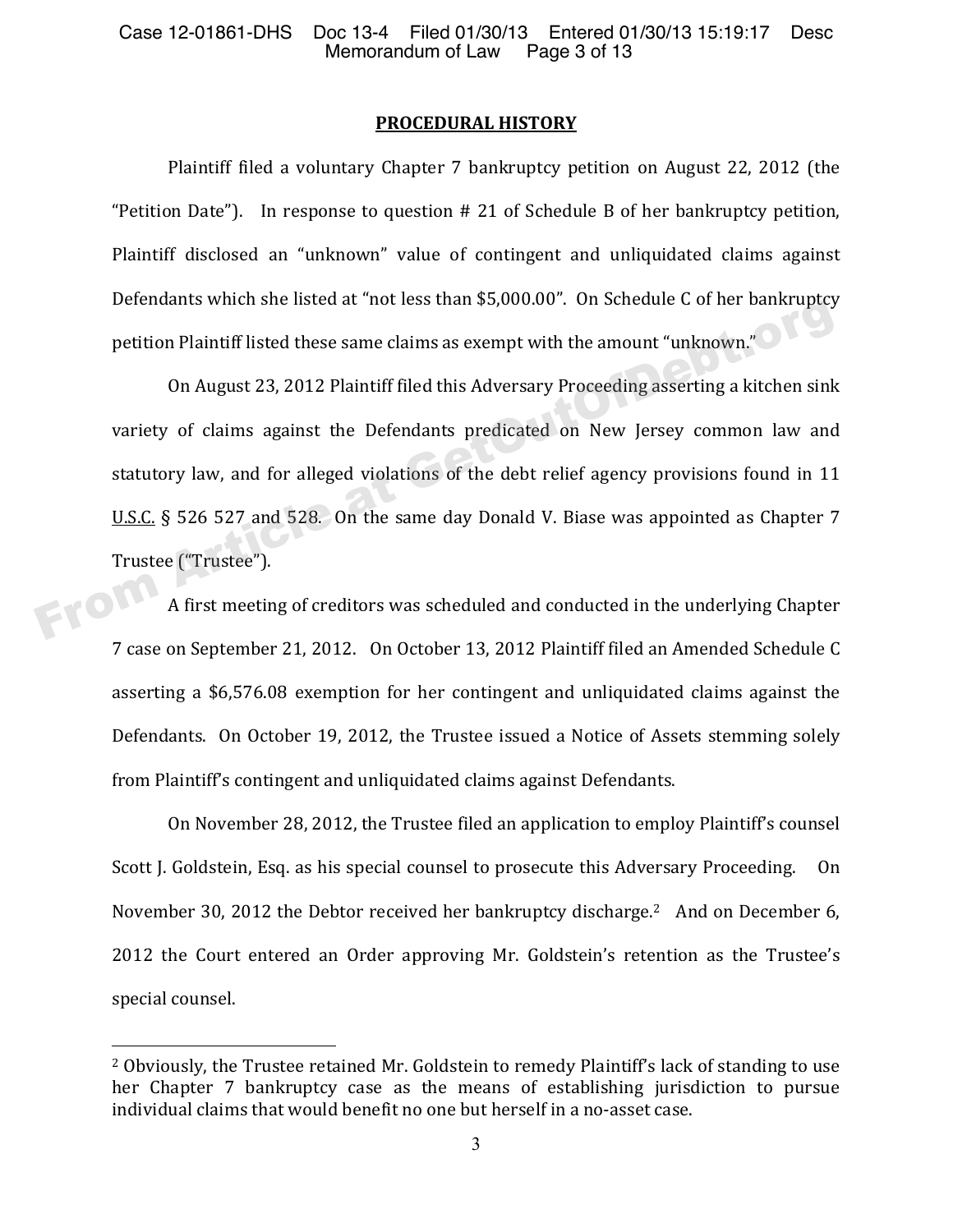Defendants filed their Answer on December 21, 2012 which includes a jury demand. Pursuant to a Joint Scheduling Order entered on January 24, 2013, the discovery end date is May 31, 2013 and the trial date is August 15, 2013.

# **CONCISE FACTUAL BACKGROUND**

Plaintiff alleges that she retained the Defendants to provide debt settlement services so that she could pay her creditors and avoid a bankruptcy filing. Plaintiff's Complaint pleads the following causes of action, all predicated on the Defendants' alleged pre-petition conduct in attempting to settle her creditor claims for less than the amounts owed: Framin aneges that she retained the Defendants to provide debt settlement services<br>so that she could pay her creditors and avoid a bankruptcy filing. Plaintiff's Complaint<br>pleads the following causes of action, all predica

- Violation of Debt Relief Agency Obligations as per 11 U.S.C. §§ 526, 527 and 528 (First Count);
- Unlicensed Practice of Law (Second Count);<sup>3</sup>
- Violations of the New Jersey Debt Adjustment Act (Third Count);
- Illegal Contract (Fourth Count);
- Common Law Fraud (Fifth Count);
- Violations of the New Jersey Consumer Fraud Act (Sixth Count);<sup>4</sup>
- Unlawful Conversion (Seventh Count);
- Violation of New Jersey Criminal RICO statute (Eighth Count); and
- Aiding and Abetting (Ninth Count).

Complaint, annexed as Exhibit 1 to Reiser Decl.

.

<sup>&</sup>lt;sup>3</sup> Pursuant to New Jersey Court Rule 1:22, the New Jersey Supreme Court is vested with the authority to appoint a committee for the unauthorized practice of law. Once appointed, the committee "shall have jurisdiction over and shall inquire into and consider complaints alleging the unauthorized practice of law by any natural or other persons or entity." New Jersey Court Rule 1:22-2.

<sup>&</sup>lt;sup>4</sup> Plaintiff did not serve the Complaint upon the New Jersey Attorney General so as to afford the opportunity for the State to intervene, in violation of N.J.S.A. 56:8-20.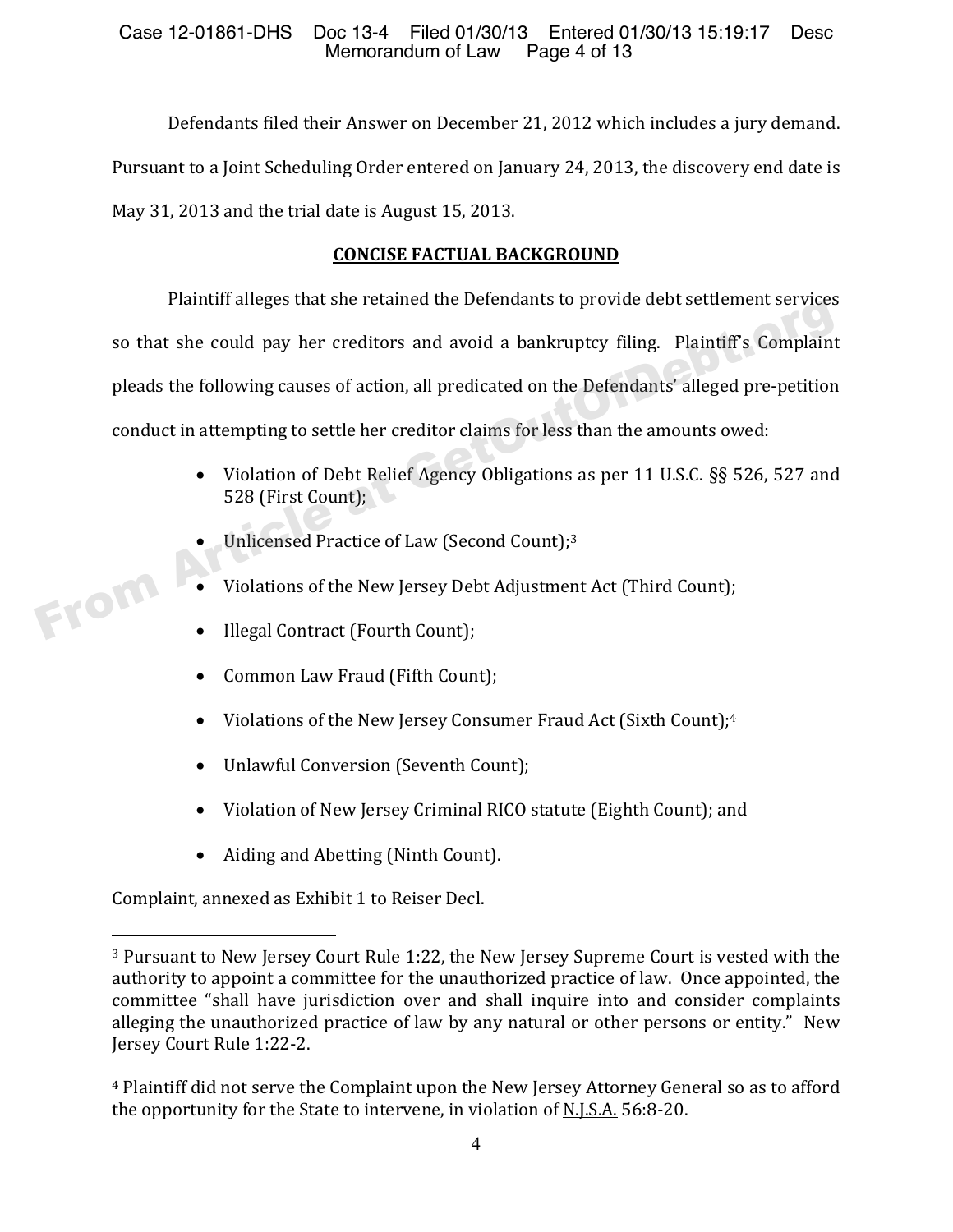## Case 12-01861-DHS Doc 13-4 Filed 01/30/13 Entered 01/30/13 15:19:17 Desc<br>Memorandum of Law Page 5 of 13 Memorandum of Law

Throughout her Complaint, Plaintiff makes multiple references to the Defendants' alleged misconduct as constituting the reason for her resorting to a Chapter 7 bankruptcy filing. In fact, Plaintiff represents that she retained Defendants to settle her debts "with the express intent of avoiding filing a case under the Bankruptcy Code." Complaint at  $\P$  47, annexed as Exhibit 1 to Reiser Decl.

The entire premise of Plaintiff's federal law claims against Defendants rests on the

following allegations of her Complaint:

49. At some point in Defendants' relationship with Plaintiff, it became apparent that Plaintiff could no longer afford to attempt to settle her debts. At that point an agent or employee of the Defendants advised Plaintiff that she should seek relief under the Bankruptcy Code if she could no longer afford to pay the Defendants. The entire premise of Plaintiff's federal law claims against Defendants rests on the<br>following allegations of her Complaint:<br>49. At some point in Defendants' relationship with Plaintiff,<br>it became apparent that Plaintiff c

50. This advice constituted "bankruptcy advice" as defined in 11 U.S.C. 109, however Defendants did not provide the disclosures required by 11 U.S.C. 527.

Complaint, at ¶¶ 49-50, annexed as Exhibit 1 to Reiser Decl.

In their Answer to the Complaint, Defendants deny that this Adversary Proceeding

constitutes a core proceeding and have asserted a jury demand. See Exhibit 2 to Reiser

Decl.

# **LEGAL ARGUMENT**

## **THIS ADVERSARY ACTION CONSTITUTES A NONǦCORE PROCEEDING BECAUSE THE CAUSES OF ACTION PLEAD ARE NOT DEPENDENT ON THE BANKRUPTCY COURT'S EXCLUSIVE JURISDICTION, AND MAY NOT EVEN CONSTITUTE AN ASSET OF THE ESTATE IF THE RECOVERY DOES NOT EXCEED THE DEBTOR'S CLAIMED EXEMPTION**

# **A. Withdrawal of the Reference in General**

As a general matter, district courts have jurisdiction over all matters arising under the Bankruptcy Code or arising in or relating to a bankruptcy case, but may refer such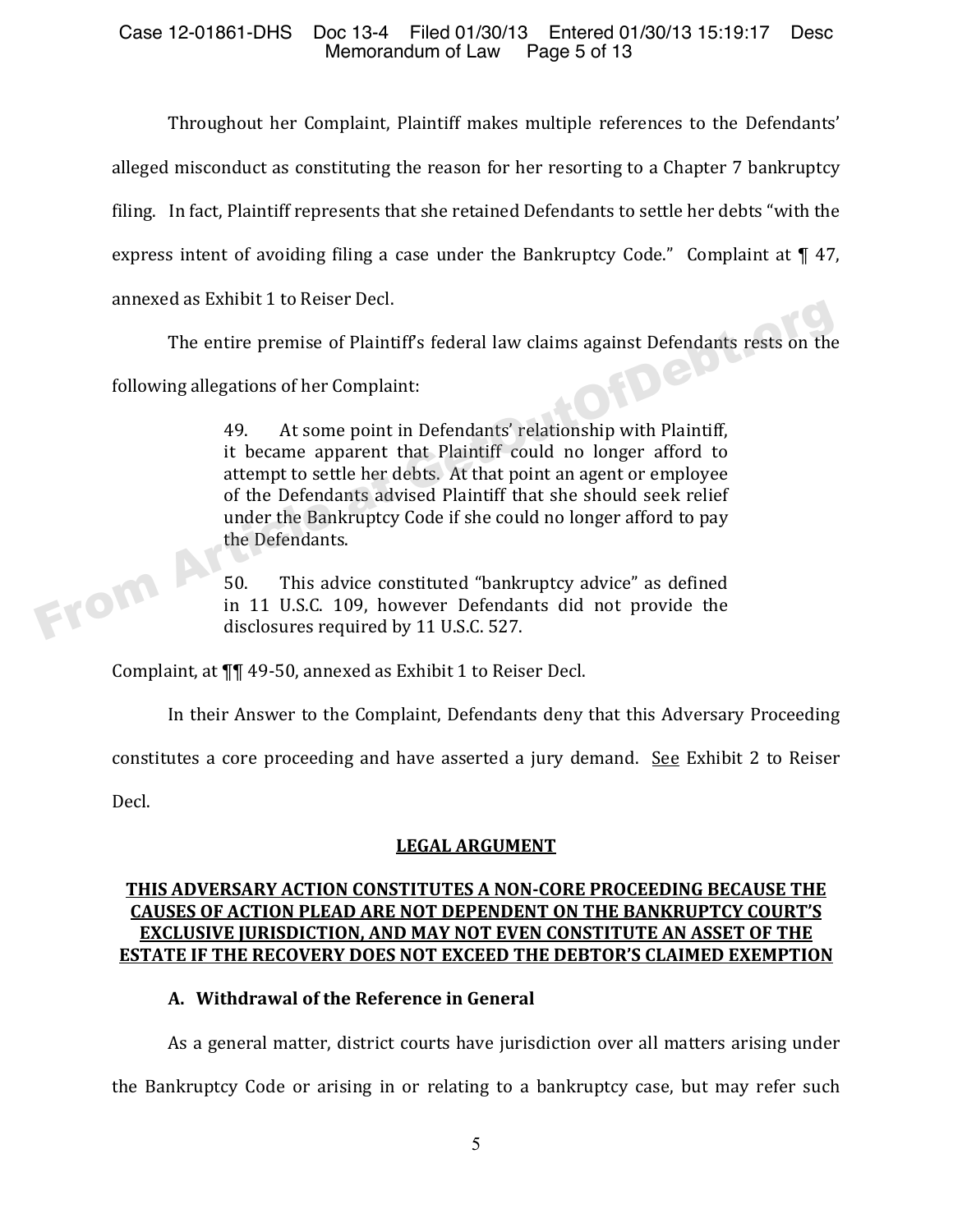### Case 12-01861-DHS Doc 13-4 Filed 01/30/13 Entered 01/30/13 15:19:17 Desc<br>Memorandum of Law Page 6 of 13 Memorandum of Law

matters to the bankruptcy court. See 28 U.S.C.  $\S$  1334. In this District, these cases are automatically referred pursuant to a Standing Order dated July 23, 1984. See 28 U.S.C.  $\S$ 157(a) ("Each district court may provide that any or all cases under title 11 and any or all proceedings arising under title 11 or arising in or related to a case under title 11 shall be referred to the bankruptcy judges for the district.").

Under 28 U.S.C. § 157(d), a district court must withdraw a reference to the bankruptcy court if the proceeding would require "consideration of both title 11 and other laws of the United States regulating organizations or activities affecting interstate commerce," and may withdraw a reference "for cause shown."  $28$  U.S.C. § 157(d). "Although there is no statutory definition of what constitutes 'cause shown' under 28 U.S.C. § 157(d) for permissive withdrawal of reference, 'the statute requires in clear terms that cause be shown before the reference can be withdrawn." Nw. Institute of Psychiatry, Inc. v. Travelers Indemnity Co., 272 B.R. 104, 107 (E.D. Pa. 2001) (quoting In re Pruitt, 910 F.2d 1160, 1168 (3d Cir. 1990)). In evaluating the meaning of "cause" in this context, the Third Circuit has stated that a court should consider: "the goals of promoting uniformity in bankruptcy administration, reducing forum shopping and confusion, fostering the economical use of the debtors' and creditors' resources, and expediting the bankruptcy process." Pruitt, 910 F.2d at 1168. However, the "factors listed in Pruitt were not designed to be exhaustive; they are only minimal standards." NDEP Corp., 203 B.R. at 908. Relevant considerations might also include "the nature of the proceedings (*i.e.*, core or non-core) and judicial economy." Hatzel & Buehler, Inc. v. Orange & Rockland Utilities, Inc., 107 B.R. 34, 39 (D. Del. 1989). Another factor which should be considered is "whether the parties have Under 28 <u>U.S.C.</u> § 157(d), a district court must withdraw a reference to the<br>bankruptcy court if the proceeding would require "consideration of both title 11 and other<br>laws of the United States regulating organizations or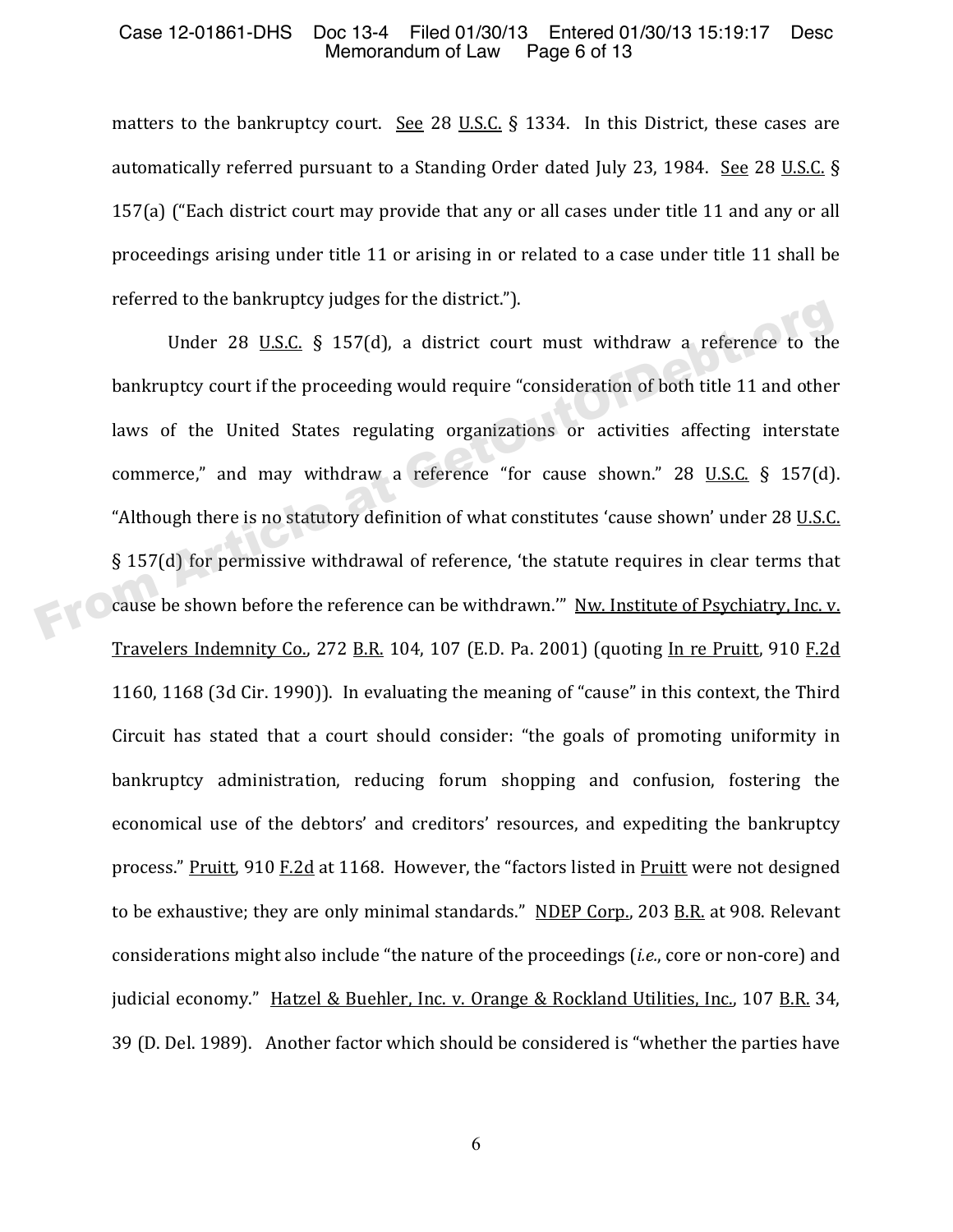requested a jury trial." <u>Hatzel & Buehler, Inc. v. Central Hudson Gas & Elec. Corp.</u>, 106 <u>B.R.</u> 367, 371 (D. Del. 1989).

Indeed, courts in this District often require the bankruptcy court to make a determination of whether the proceeding is "core" or "non-core" before addressing the issue of whether the district court should withdraw the reference. (See  $p. 8$  infra for discussion of core proceeding jurisdiction, and p. 11 infra for discussion of non-core proceeding jurisdiction.) See In re Kara Homes, Inc., No. 09-1775 (MLC), 2009 WL 2223035, at  $*2$  (D.N.J. July 22, 2009) ("[The] motion to withdraw the reference to the Bankruptcy Court [because of a jury demand] is premature since the Bankruptcy Court has not yet determined whether the Adversary Proceeding is a core or non-core proceeding. The core or non-core determination is a 'threshold factor' in the withdrawal analysis, and should be made in the first instance by the Bankruptcy Court"); In re E.W. Trade Partners, Inc., No. 06-1812 (RBK), 2007 WL 1213393, at \*3-4 (D.N.J April 23, 2007) (On a motion to withdraw the reference in order to hold a jury trial, the court "finds that 28 U.S.C.  $\S$ 157(b)(3) requires the bankruptcy judge to determine whether a proceeding is core or non-core.... [The bankruptcy judge must make the initial determination of whether this case presents a core or non-core proceeding. Therefore, [the] motion is not ripe for consideration by this court."); see also In re Montgomery Ward & Co., Inc., 428 F.3d 154, 159-160 (3d Cir. 2005) (discussing with approval the district court's remand to the bankruptcy court for a core/non-core determination). discussion of core proceeding jurisdiction, and p. 11 infra for discussion of non-core<br>proceeding jurisdiction.) See In re Kara Homes. Inc., No. 09-1775 (MLC), 2009 WI<br>2223035, at \*2 (D.N.J. July 22, 2009) ("[The] motion

### **(i) Jury Demand Factors Into Withdrawing The Reference**

The right to a jury trial is an important factor in determining a motion to withdraw the reference. This is so because absent the express consent of both parties and a special

7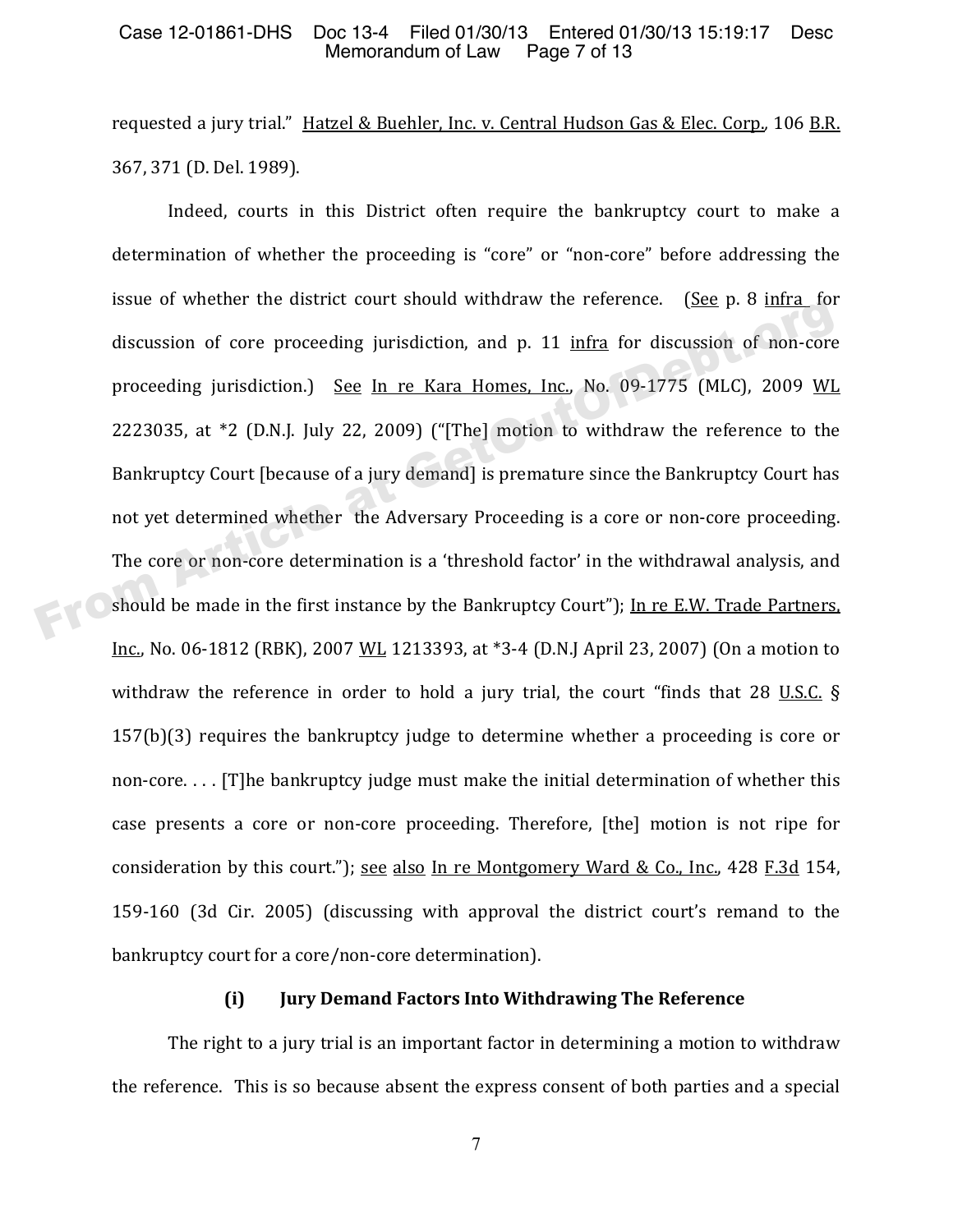designation of jurisdiction by the district court, the bankruptcy court may not hold a jury trial in a non-core proceeding. See 28 U.S.C. § 157(e). The Seventh Amendment states, "In Suits at common law where the value in controversy shall exceed twenty dollars, the right of trial by jury shall be preserved . . . " U.S. CONST. Amend. VII. In <u>Granfinanciera, S.A. v.</u> Nordberg, 492 U.S. 33, 41 (1989), the Supreme Court explained that "suits at common law" referred to controversies in which legal rights were to be determined, as distinguished from cases in which only equitable rights were recognized and only equitable remedies were administered. Furthermore, the Court stated that the Seventh Amendment only requires a jury trial if a cause of action is legal in nature and it involves a matter of private right. Id. at 42 n.4. From Cases in which only equitable rights were to be determined, as distinguished<br>from cases in which only equitable rights were recognized and only equitable remedies<br>were administered. Furthermore, the Court stated that

A number of courts in this District have allowed the bankruptcy court to preside over the pretrial stages of the case until the matter is ripe for jury trial, such that the bankruptcy court performs a similar function as that of a magistrate at the district court level. <u>See e.g., Gen. Elec. Capital Corp. v. Teo</u>, No. 01-1686, 2001 <u>U.S. Dist. LEXIS</u> 22266, at \*14 (D.N.J. Dec. 14, 2001) (citing Stalford v. Blue Mack Transp. (In re Lands End Leasing, Inc.), 193 B.R. 426, 436 (Bankr, D.N.I. 1996)) (held there is no reason why the bankruptcy court may not preside over an adversary proceeding and adjudicate discovery disputes and motions only until such time as the case is ready for trial); [T]he mere fact that a [d] efendant has asserted a right to trial by jury is not sufficient to immediately justify withdrawal of an action from bankruptcy.").

### **B. Core Proceeding Jurisdiction and Final Orders**

A core proceeding is one that arises under Title 11 or arises in a case under Title 11. 28 U.S.C. § 157(b)(1). A proceeding is one "arising under title 11" if the claims asserted in

8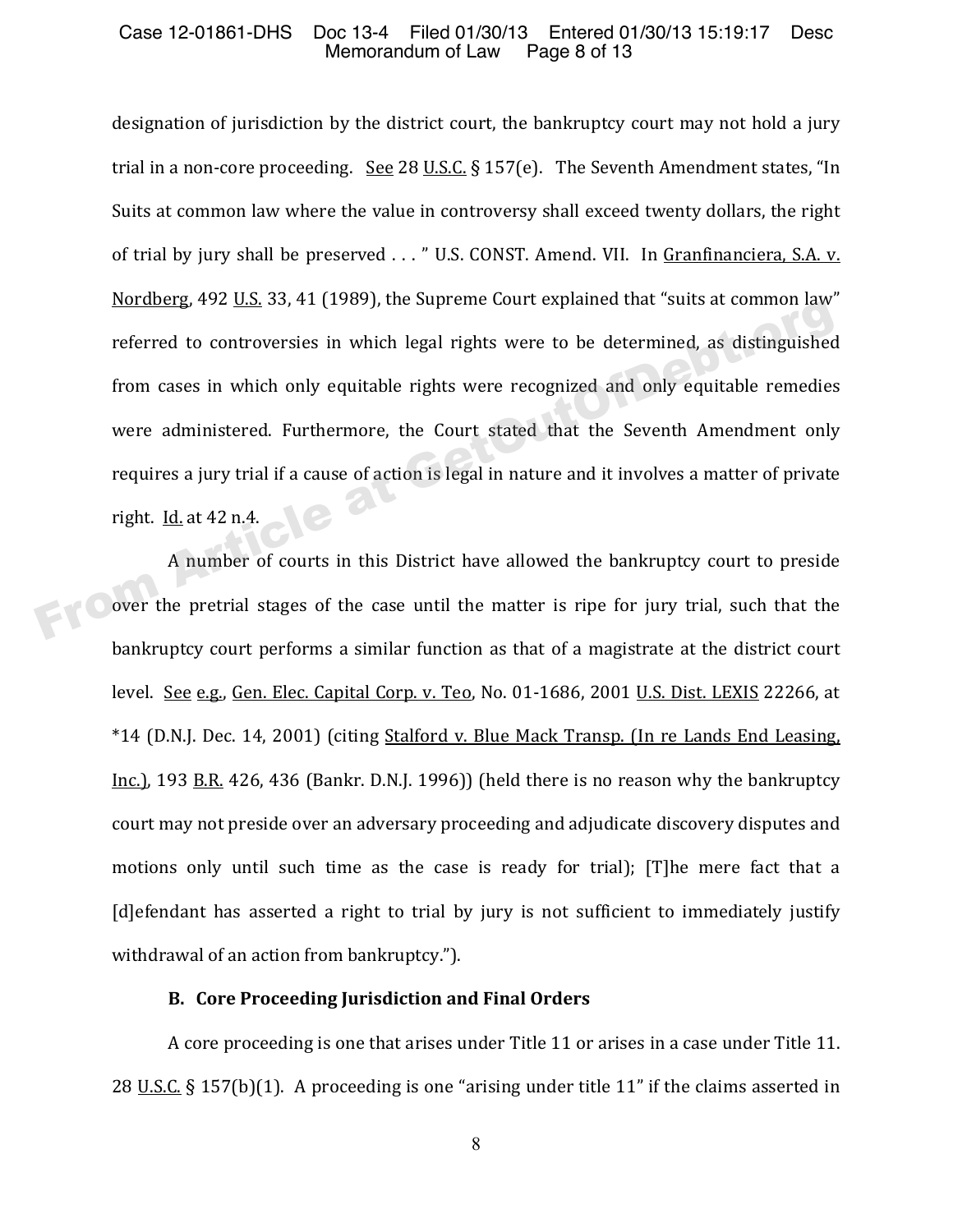## Case 12-01861-DHS Doc 13-4 Filed 01/30/13 Entered 01/30/13 15:19:17 Desc<br>Memorandum of Law Page 9 of 13 Memorandum of Law

the matter are predicated on a right created or determined by title 11. In re Marcus Hook <u>Dev. Park, Inc.</u>, 943 F.2d 261, 267 (3<sup>rd</sup> Cir. 1991). A proceeding "arising in" a case under title 11 includes various administrative matters "that are found only in bankruptcy and which do not exist outside of a bankruptcy case." Id. (citation omitted).

"A bankruptcy court may enter final judgments only to 'core proceedings' absent consent of the parties." Schubert v. Lucent Techs. Inc. (In re Winstar Commc'ns, Inc.), 554  $F.3d$  382, 405 (3d Cir. 2009) (citing 28 U.S.C. § 157(b)-(c). A non-exhaustive list of core proceedings is recited in 28 U.S.C. § 157(b)(2).<sup>5</sup> F.3d 382, 405 (3d Cir. 2009) (citing 28 U.S.C. § 157(b)-(c). A non-exhaustive list of core<br>proceedings is recited in 28 U.S.C. § 157(b)-(c). A non-exhaustive list of core<br>proceedings is recited in 28 U.S.C. § 157(b)(2).<sup>5</sup>

 $5$  Core proceedings under 11 U.S.C.  $157(b)(2)$  include:

- (A) matters concerning the administration of the estate;
- (B) allowance or disallowance of claims against the estate or exemptions from property of the estate, and estimation of claims or interests for the purpose of confirming a plan under Chapter 11, 12, or  $13...$
- (C) counterclaims by the estate against persons filing claims against the estate;
- (D) orders in respect to obtaining credit;
- (E) orders to turn over property of the estate;
- (F) proceedings to determine, avoid, or recover preferences;
- (G) motions to terminate, annul, or modify the automatic stay;
- 
- (H) proceedings to determine, avoid, or recover fraudulent conveyances;<br>(I) determinations as to the dischargeability of particular debts; (I) determinations as to the dischargeability of particular debts;<br>(J) objections to discharge
- objections to discharge
- (K) determinations of the validity, extent, or priority of liens;<br>(L) confirmations of plans;
- confirmations of plans;
- (M) orders approving the use or lease of property, including the use of cash collateral:
- (N) orders approving the sale of property other than property resulting from claims brought by the estate against persons who have not filed claims against the estate;
- (0) other proceedings affecting the liquidation of the assets of the estate or the adjustment of the debtor-creditor or the equity security holder relationship, except personal injury tort or wrongful death claims; and
- (P) recognition of foreign proceedings and other matters under chapter 15 of title 11.

Ibid.

l.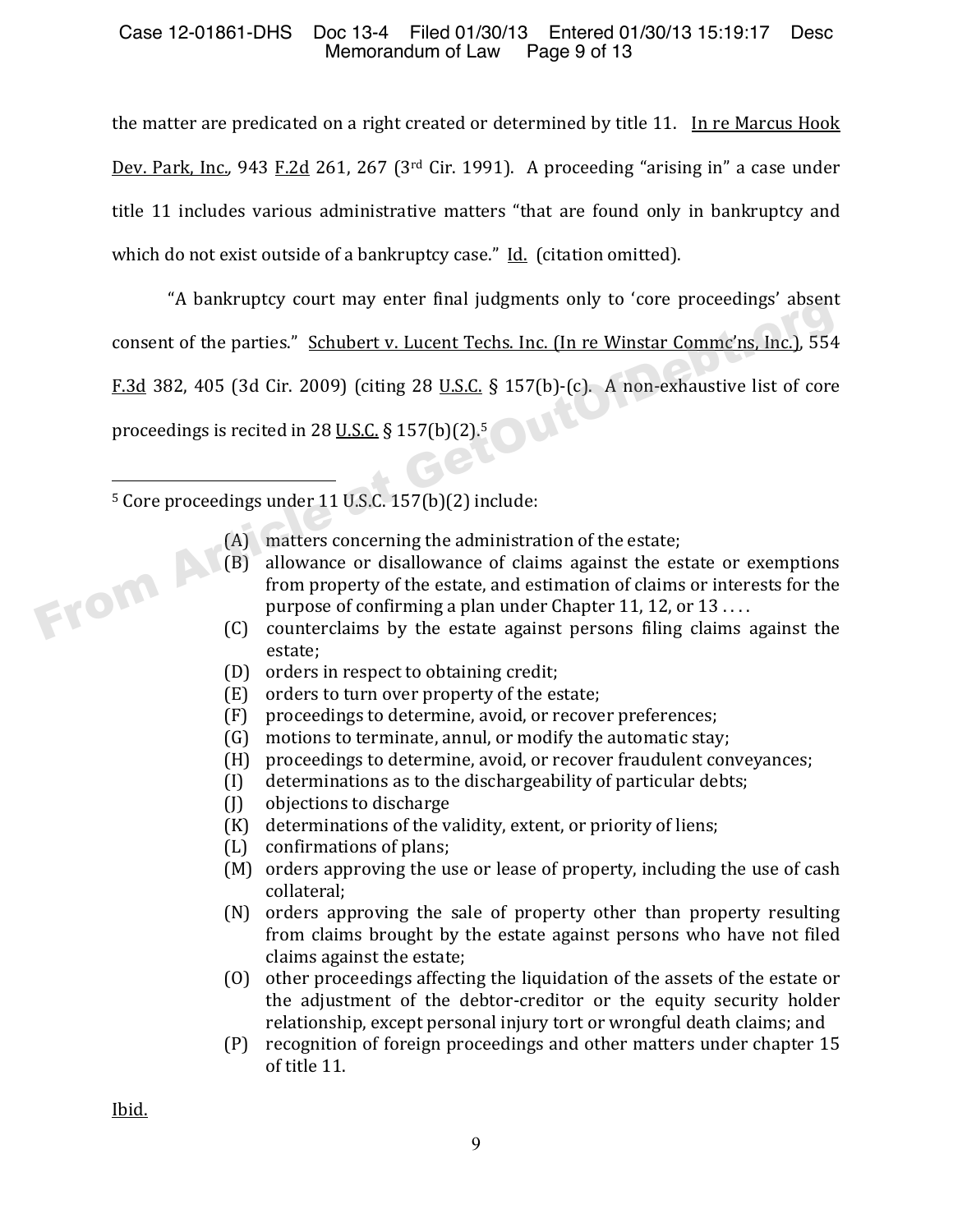The Third Circuit "has adopted a two-step process to determine whether a claim is a core proceeding." In re Winstar Commc'ns, Inc., 554 F.3d at 405. " First, 'a court must consult  $\S$  157(b)' to determine if the claim at issue fits within that provision's 'illustrative list of proceedings that may be considered core.' If so, 'a proceeding is core [1] if it invokes a substantive right provided by title 11 or [2] if it is a proceeding, that by its nature, could arise only in the context of a bankruptcy case.""  $Id.$  (alteration in original) (internal quotation marks and citations omitted) (quoting Halper v. Halper, 164 F.3d 830, 836 (3d  $Cir. 1999$ )). a substantive right provided by title 11 or [2] if it is a proceeding, that by its nature, could<br>arise only in the context of a bankruptcy case." <u>Id.</u> (alteration in original) (internal<br>quotation marks and citations omit

Second, "[e]ven if a claim is not a core proceeding, a bankruptcy court may still have jurisdiction over the claim if the claim is 'related to a case under title 11,' i.e. the Bankruptcy Code." Winstar Commc'ns, Inc., 554 F.3d at 405 (citing 28 U.S.C. § 157(c)(1)). According to the Third Circuit, a civil proceeding "falls within the bankruptcy court's 'related to' jurisdiction if 'the outcome of that proceeding could conceivably have any effect on the estate being administered in bankruptcy."" Winstar Commc'ns, Inc., 554 F.3d at 405 (quoting  $\frac{\text{Halper}}{\text{Alper}}$ , 164  $\frac{\text{F.3d}}{\text{Alper}}$  at 837).

In the instant case Defendants maintain that Plaintiff's claims do not rise to the level of a core proceeding. The only provision that Plaintiff could conceivably point to in trying to establish core proceeding jurisdiction is 28 U.S.C.  $\S$  157(b)(2)(A) – "matters concerning the administration of the estate." Ibid. But that requires Plaintiff securing a recovery that exceeds her \$6,576.08 claimed exemption in Schedule C of her bankruptcy petition. In other words, absent receiving more than \$6,576.08 for her claims there is no estate for the Trustee to administer. The causes of action plead by Plaintiff are personal to her, and do not arise under any of the specific avoidance powers granted to the Trustee under Sections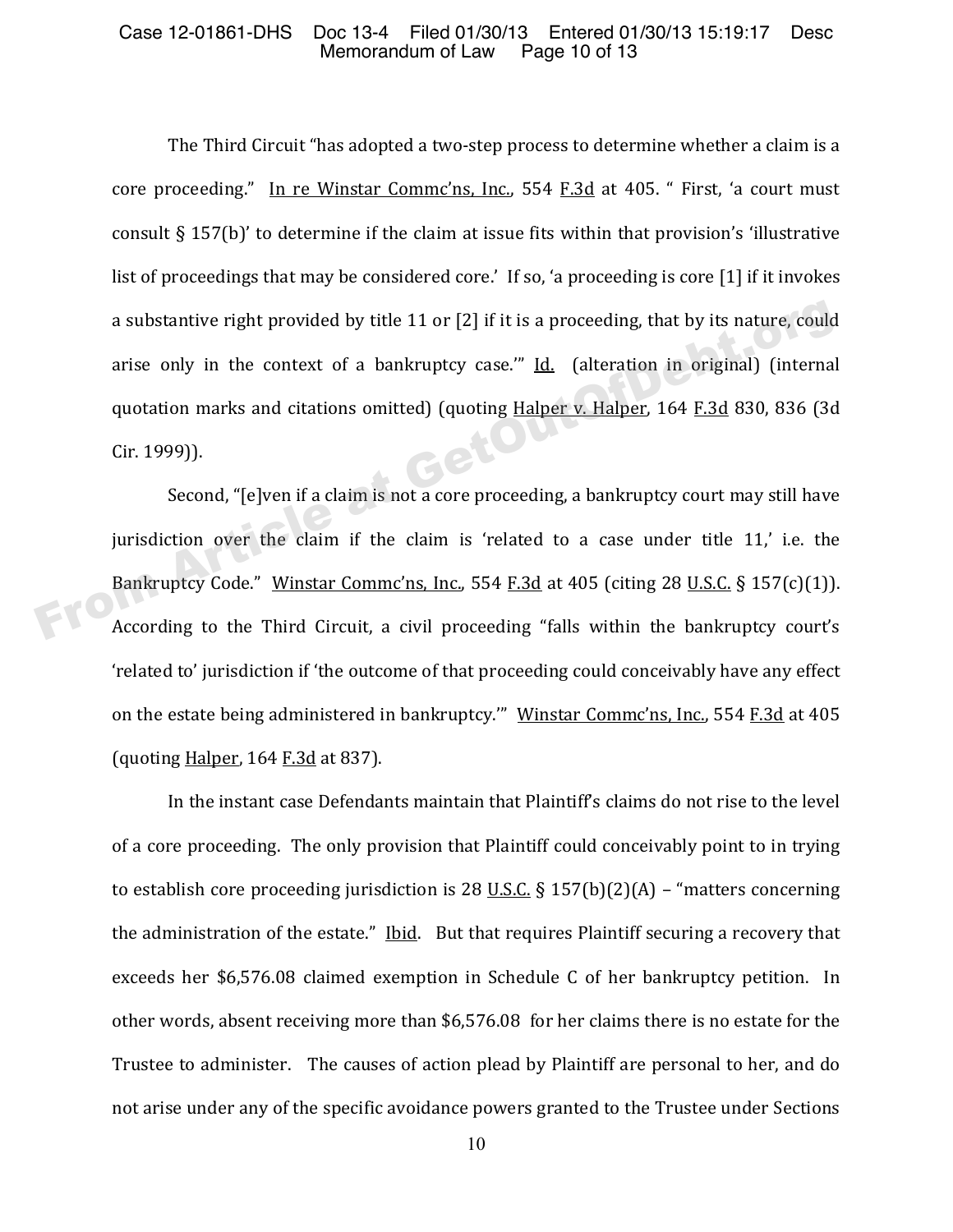### Case 12-01861-DHS Doc 13-4 Filed 01/30/13 Entered 01/30/13 15:19:17 Desc<br>Memorandum of Law Page 11 of 13 Memorandum of Law

544, 547, 548, 549 or 550 of the Bankruptcy Code. In particular, the Bankruptcy Court does not have primary jurisdiction to adjudicate Plaintiff's claim that Defendants engaged in the unauthorized practice of law. In fact, pursuant to New Jersey Court Rule 1:22, the New Jersey Supreme Court is vested with the authority to appoint a committee for the unauthorized practice of law, and this committee has "jurisdiction to inquire and consider complaints alleging the unauthorized practice of law by any natural or other persons or entity." N.J. Court Rule 1:22-2.6

Plaintiff attempts to bootstrap the Bankruptcy Court's jurisdiction created by her underlying Chapter 7 filing by resorting to allegations that the Defendants engaged in prepetition violations applicable to debt relief agencies pursuant to 11 U.S.C. §§ 526, 527, and 528. However, a close examination of these Bankruptcy Code sections demonstrate that they cannot possibly apply to the scenario painted by Plaintiff's Complaint. See Section  $526(a)(1)$  (applying to debt relief agency that fails to perform a promised service "in connection with a case or proceeding under this title"); Section 527(contemplates assisting person in filing for bankruptcy; and Section 528 (setting forth requirements for debt relief agencies providing bankruptcy assistance). But Plaintiff does not allege that Defendants assisted her with preparing a bankruptcy petition or that she consulted with Defendants in complaints alleging the unauthorized practice of law by any natural or other persons of entity." N.J. Court Rule 1:22-2.<sup>6</sup><br>Plaintiff attempts to bootstrap the Bankruptcy Court's jurisdiction created by her underlying Chap

.

<sup>&</sup>lt;sup>6</sup> Plaintiff's attempt to prosecute a private cause of action against Defendants for the unauthorized practice of law pursuant to N.J.S.A. 2C:22-21a is premature until such time as that issue is presented to, and adjudicated by, the Committee on the Unauthorized Practice of Law appointed by the New Jersey Supreme Court under New Jersey Court Rule 1:22, or similar administrative agency in California that is vested with such authority. Allowing Plaintiff to pursue a private cause of action for the unauthorized practice of law, either before or in the absence of a specific adjudication by the New Jersey Supreme Court Committee or corresponding agency in California could result in inconsistent rulings. The New Jersey Legislature could not have envisioned giving citizens of this State the right to litigate a private cause of action for the unauthorized practice of law independent of the New Jersey Supreme Court Committee's jurisdiction over the very same claims.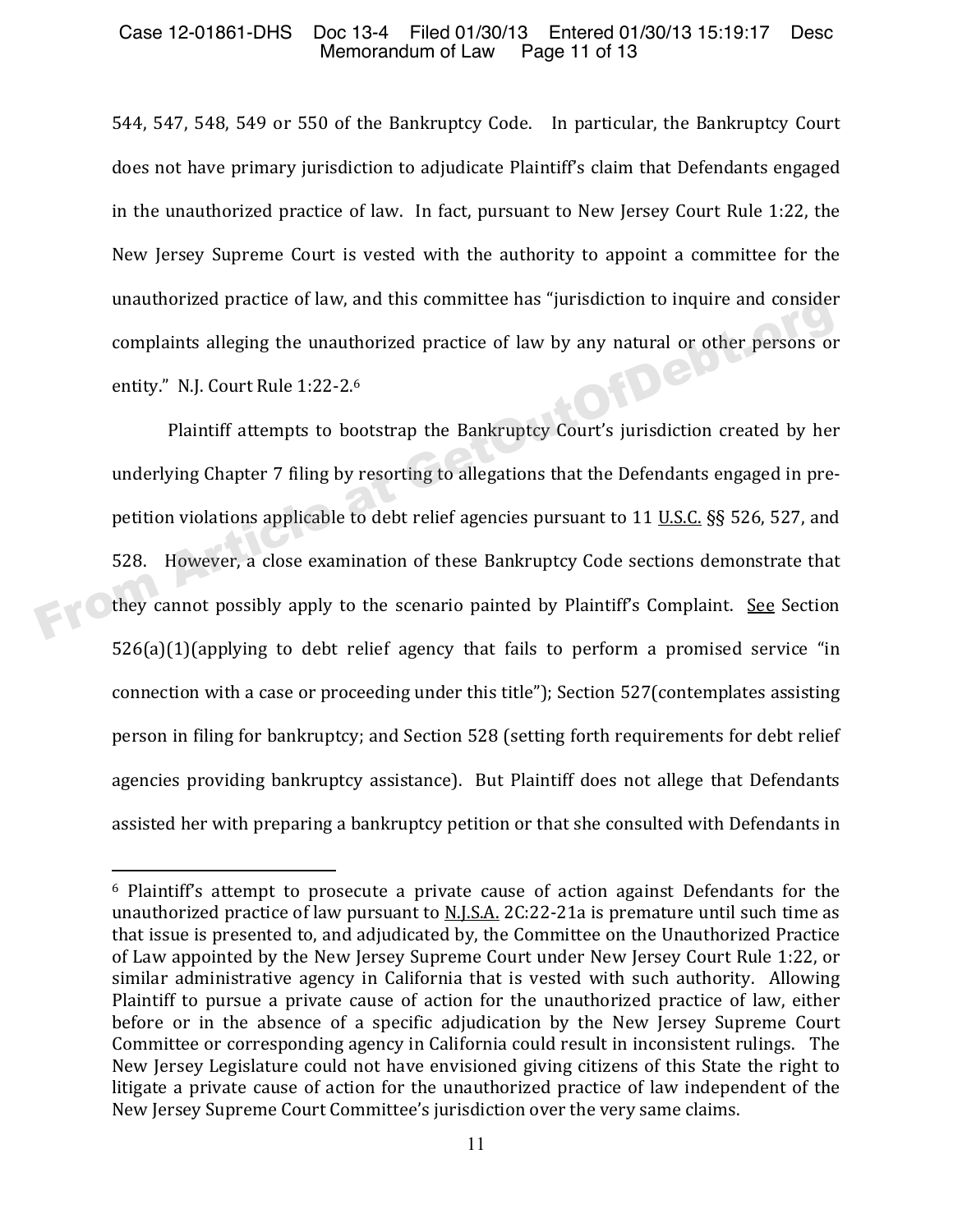anticipation of a bankruptcy filing. To the contrary, she claims she retained them to avoid bankruptcy altogether. Complaint at 147, annexed as Exhibit 1 to Reiser Decl. The balance of Plaintiff's claims are based on New Jersey common law and statutory law that exist independent of the Bankruptcy Code.

#### **C. NonǦCore Proceedings**

As previously mentioned, the Bankruptcy Court's jurisdiction can also established if the claim is "related to" a case under Title 11. Proceedings "related to" a case under title 11 are generally described as those "non-core" proceedings otherwise related to a case under title 11 and whose outcome could conceivably have an effect on the administration of the bankruptcy estate. <u>In re The Guild & Gallery Plus, Inc.</u>, 72 <u>F.3d</u> 1171, 1181 (3d Cir. 1996) (stating that an action is related to a bankruptcy case "if the outcome could alter the debtor's rights, liabilities, options, or freedom of action . . . and which in any way impacts upon the handling and administration of the bankrupt estate"); Pacor v. Higgins, 743 F.2d 984, 994 (3d Cir. 1984), rev'd on other grounds (test for "determining whether a proceeding is related to bankruptcy is whether the outcome of that proceeding could conceivably have any effect on the estate being administered in bankruptcy"). See 28  $U.S.C.$  § 157(c)(1). E. Non-Core Troceedings<br>As previously mentioned, the Bankruptcy Court's jurisdiction can also be<br>established if the claim is "related to" a case under Title 11. Proceedings "related to" a<br>case under title 11 are generally

Plaintiff's best case scenario is to prove "related to" jurisdiction as a non-core proceeding on the basis that this Adversary Proceeding "could conceivably have an effect on the administration of the bankruptcy estate" - but only if she recovers more than her  $$6,576.08$  bankruptcy exemption in the causes of action. The Debtor already has received her bankruptcy discharge. And as stated earlier, there is no bankruptcy estate for the Trustee to administer unless Plaintiff recovers more than her \$6,576.08 claimed

12